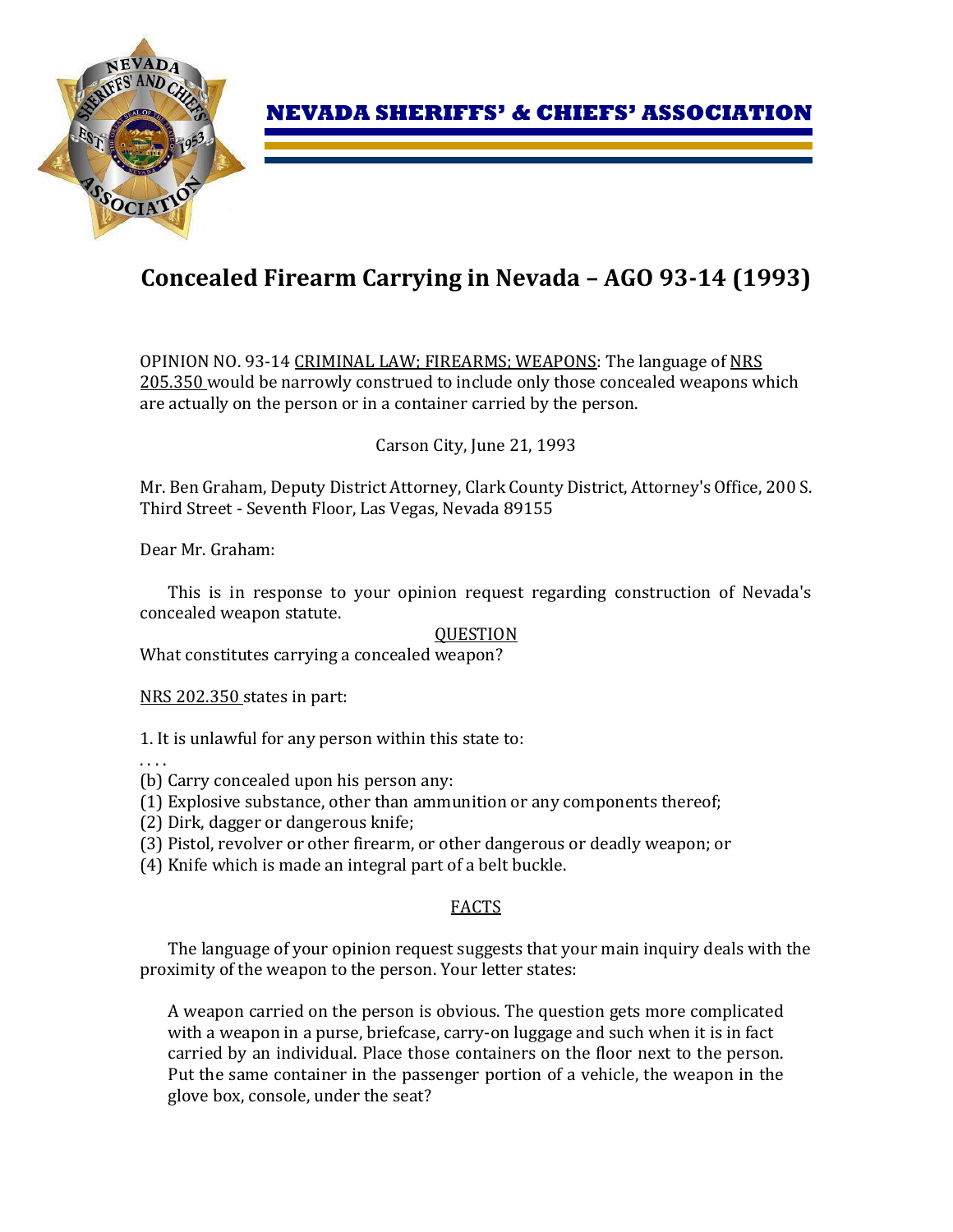Your letter refers to several different scenarios and situations regarding the proximity of the weapon under which application of NRS 205.350 might be urged.

#### ANALYSIS

Our research has not revealed any case in which the Nevada Supreme Court has interpreted the precise language of NRS 202.350. However, as noted below, that language would have to be strictly construed. If the legislature's desire is to expand the statute to cover circumstances where a concealed weapon is immediately accessible, the language, such as "concealed on or about his person" would be required.

Penal statutes are subject to strict construction, *Sheriff v. Smith*, 91 Nev. 729, 542 P.2d 440 (1975), and "a statute which either forbids or requires the doing of an act in terms so vague that men of common intelligence must necessarily guess at its meaning and differ as to its application, violates the first essential of due process." *Sheriff v. Luqman*, 101 Nev. 149, 155, 697 P.2d 107 (1985) (*quoting Connally v. General Constr. Co.*, 269 U.S. 385, 391 (1926)). *See Bradvica v. State*, 104 Nev. 475, 477, 760 P.2d 139 (1988).

Thus a narrow interpretation of the applicable language of NRS 205.350 is appropriate. *People v. Pugach*, 204 N.E.2d 176 (N.Y. Ct. App. 1964). A gun discovered in a briefcase being carried by a defendant was "concealed upon the person" and was within a statute proscribing carrying weapons concealed upon the person. A hand gun concealed in a suitcase and carried by a man is sufficiently "upon his person" to constitute a violation under a statute making it a misdemeanor to carry a concealed weapon on the person. *People v. Dunn*, 132 Cal. Rptr. 921, 922 (Cal. Ct. App. 1976). The phrase "upon the person" means that an article is either in contact with a person, or is carried in the clothing. *Commonwealth v.* 

*Linzetti*, 97 Pa. Super. 126 (1929). The word "upon" signifies close contact. A loaded revolver underneath a cushion in the rear seat of an automobile on which the defendant was sitting was not "upon the person," so defendant's conduct was not within the meaning of an act prohibiting carrying a deadly weapon concealed "upon the person." *Id.* Thus the phrases "concealed upon person," "upon his person," and "upon the person" have been interpreted to include weapons that are in contact with the individual or are being carried within a container by an individual.

On the other hand, language such as "concealed on or about person" or "concealed on or about his person" has been interpreted to extend the proximity of the weapon necessary to constitute a violation of the statute. In *State v. Scanlan*, 273 S.W. 1062 (Mo. 1925), where the indictment charged the defendant with carrying a weapon concealed about his person, the jury was permitted to find him guilty if he carried the deadly weapon concealed upon his person since the word "about" includes everything included in the word "upon" and may, in addition, include much more. The words "on or about the person" have been applied to weapons concealed in such proximity to the person so as to be convenient to access and within immediate physical reach. *Hampton v. Commonwealth*, 78 S.W.2d. 748, 749 (Ky. 1934). *See also Prello v. State*, 168 N.E. 135, 137 (Oh. 1929); *Collier v. Commonwealth Ky.*, 453 S.W.2d 600, 601 (Ky. 1970). A loaded pistol locked in a glove compartment of an automobile which the defendant owned and